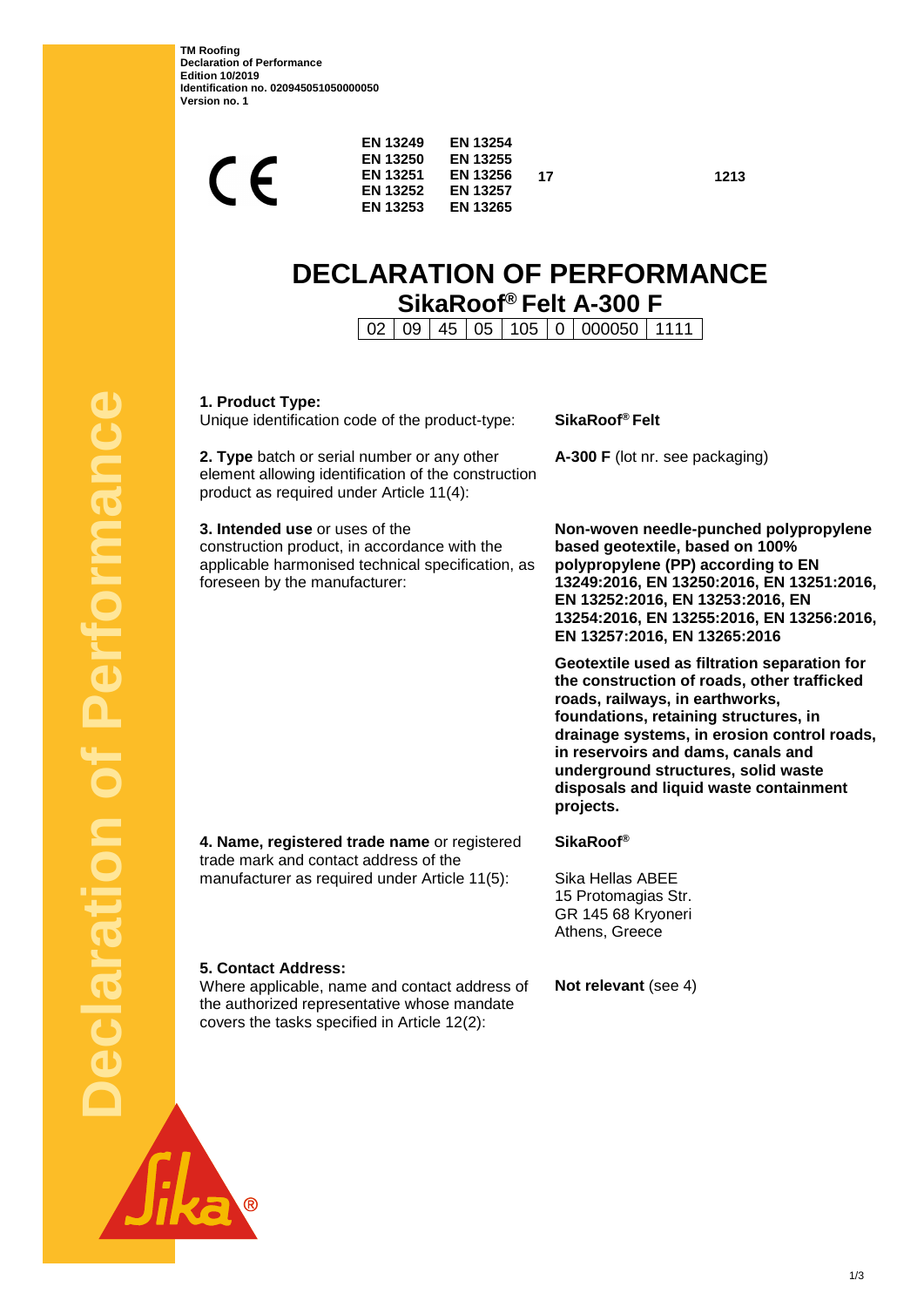## **6. AVCP:**

System or systems of assessment and verification of constancy of performance of the construction product as set out in CPR, Annex V:

#### **7. Notified body:**

In case of the declaration of performance concerning a construction product covered by a harmonised standard:

#### **System 2+**

**1213**

Notified factory production control certification body No. 1213 performed the initial inspection of the manufacturing plant and of factory production control and the continuous surveillance, assessment and evaluation of factory production control and issued the certificate of conformity of the factory production control (FPC) 7051**.**

#### **8. Notified body:**

In case of the declaration of performance concerning a construction product for which a European Technical Assessment has been issued:

## **Not relevant** (see 7)

## **9. Declared performance**

| <b>Essential</b><br>characteristics                   | Performance                                                                                                                                       | <b>Test Standard</b>   | <b>Harmonized Technical</b><br><b>Specification</b> |
|-------------------------------------------------------|---------------------------------------------------------------------------------------------------------------------------------------------------|------------------------|-----------------------------------------------------|
| Tensile Strength,<br>transversal                      | 4,0 kN/m $(-0,6)$                                                                                                                                 | EN ISO 10319           |                                                     |
| Tensile Strength,<br>longitudinal                     | 2,5 kN/m (- 0,4)                                                                                                                                  | EN ISO 10319           |                                                     |
| <b>Elongation at break,</b><br>transversal            | 100% (±25%)                                                                                                                                       | EN ISO 10319           |                                                     |
| <b>Elongation at break,</b><br>longitudinal           | 100% (±25%)                                                                                                                                       | EN ISO 10319           |                                                     |
| <b>Static Puncture (CBR</b><br>test)                  | 550 N (-10 %)                                                                                                                                     | <b>EN ISO 12236</b>    | EN 13249:2016<br>EN 13250:2016<br>EN 13251:2016     |
| <b>Dynamic perforation</b><br>(cone drop test)        | 17,0 mm $(\pm 4, 0)$                                                                                                                              | EN ISO 13433           |                                                     |
| <b>Pyramid puncture</b>                               | $\overline{\phantom{a}}$                                                                                                                          | EN 14574               | EN 13252:2016<br>EN 13253:2016                      |
| <b>Characteristic opening</b><br>size O <sub>90</sub> | 80 $\mu$ m ( $\pm$ 20)                                                                                                                            | EN ISO 12956           | EN 13254:2016<br>EN 13255:2016                      |
| <b>Water permeability</b><br>normal to the plane      | 60 $I(s \, m^2)$ (-18)                                                                                                                            | EN ISO 11058           | EN 13256:2016<br>EN 13257:2016                      |
| Water flow in the plane<br>(20 kPa, i=1)              | 6,0 $*$ 10 <sup>-6</sup> m <sup>2</sup> /s (-2,1 $*$ 10 <sup>-6</sup> )                                                                           | EN ISO 12958           | EN 13265:2016                                       |
| <b>Weathering resistance</b>                          | To be covered within 1 day<br>after installation                                                                                                  | EN 12224               |                                                     |
| <b>Oxidation resistance</b>                           | Durable in natural soil with<br>4 <ph<9 and="" soil="" temperature<br=""><math>&gt;</math> 25 °C for a minimum of 5<br/>years service life</ph<9> | EN ISO 13438<br>met. A |                                                     |
| Dangerous substances                                  | Less than required by national<br>regulations in EU Member<br>states                                                                              |                        |                                                     |